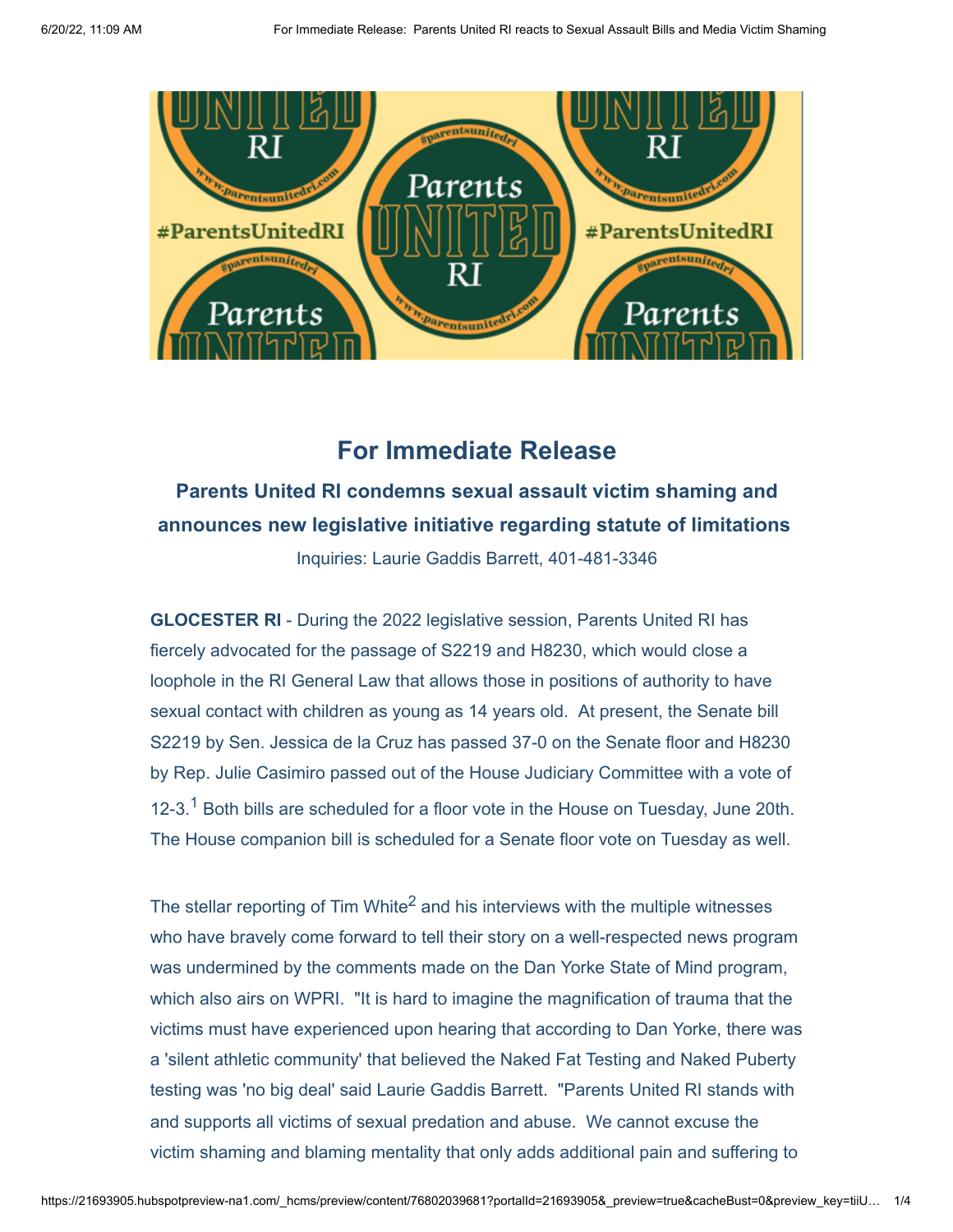their lived experience. We fully believe in the due process of law, and encourage everyone to wait for the final results of each investigation before making a personal judgment."

Jody Stone, a parent from East Greenwich where a similar sexual scandal was previously investigated says, "Child victim shaming is simply unacceptable." In her opinion, "Dan Yorke no longer represents a stable 'State of Mind.' "

Bob Chiaradio, who gave testimony in support of both bills, was similarly displeased with Dan Yorke's analysis. He says "Yorke has become lazy, and rests on his own journalistic laurels. People [who shame victims of sexual predation] are the reason that bills like S2219 and H8230 will hopefully become law."

"What was most concerning to me was learning of a second interview between Dan Yorke and Tim White, this time on WPRO,  $^3$  where it was confirmed that at least one of the victims was indeed re-traumatized by a media personality casting doubt on the situation" said Barrett. "It's unconscionable that anyone, anywhere, would see a situation that has made international news and spawned local, state, and federal investigations and then attempt to take a nuanced approach. The response should be unequivocally one of concern for the victims. In my opinion, you don't see 4 major investigations into a situation when it's not a big deal, and it's intellectually dishonest to pretend otherwise. We aren't talking about towel snapping among players in a locker room. It's incredible to listen to an on-air personality repeatedly state on multiple platforms that it's 'no big deal' to spend decades having players and prospective players strip naked alone with a coach in an office."

We understand that WPRO is committed to providing a forum where many different points of view can be discussed during this important time in society. We recall an episode from November 4, 2021, shortly after the story broke, where Dan Yorke claimed that "we'd be laughing" if a similar situation occurred back in "his day" of playing sports.<sup>4</sup>

Nicole Solas, advocate for the legislation says, "Dan Yorke is obsessed with defending the inappropriate behavior of his good friend Aaron Thomas who pressured students to strip naked and be touched. This isn't media. This is bromance." She continued, "Dan Yorke is why children don't come forward with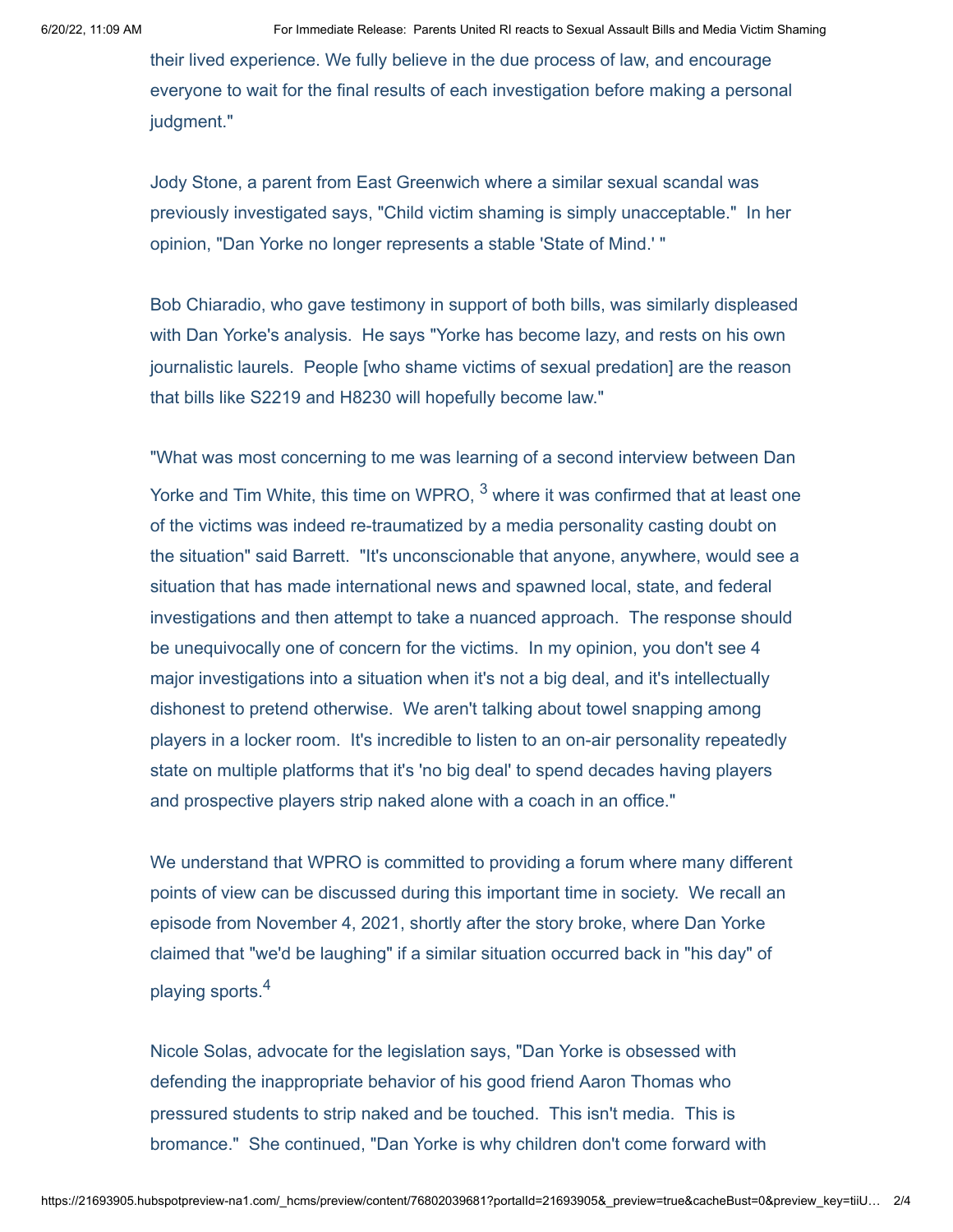allegations of sexual abuse. Adults shame them under the banner of fairness to the accused."

We reached out to Dan Yorke for comment, but he has not yet responded.

It is our position that the victim shaming will likely result in hesitancy to come forward for other victims. This is the reason that Parents United RI will be seeking to work with legislators in the next session to introduce bills extending the statute of limitation for third-degree sexual assault.

According to Barrett, "For the victims, as well as the parents of the affected victims, this is a very big deal indeed."

(1) Voting "No" were Rep. Jason Knight, Rep. Edith Ajello, and Rep. Leonela Felix. Rep. Justine Caldwell, who represents East Greenwich, was not present, although students in her district were likely impacted by this loophole. See

https://www.providencejournal.com/story/news/education/2022/04/12/east-greenwich-volleyballassistant-coach-sexually-harassed-team-years/7289953001/ Leader Blake Filippi and Speaker Shekarchi used ex-officio privilege to vote in favor of the bill during Committee.

https://ritv.devosvideo.com/show?video=b6b4509a7e18&apg=a734473b

(2) https://www.wpri.com/target-12/exclusive-former-nk-students-share-stories-oftrauma-from-naked-fat-tests/

(3) https://omny.fm/shows/the-dan-yorke-show/tim-white-wpri-talks-his-investigationinto-former

(4) https://anchor.fm/john-depetro-show/episodes/Thur-11421-WPRO-Dan-Yorkelaughs-and-defends-North-Kingstown-coach-Aaron-Thomas-over-naked-teste19piqm

###